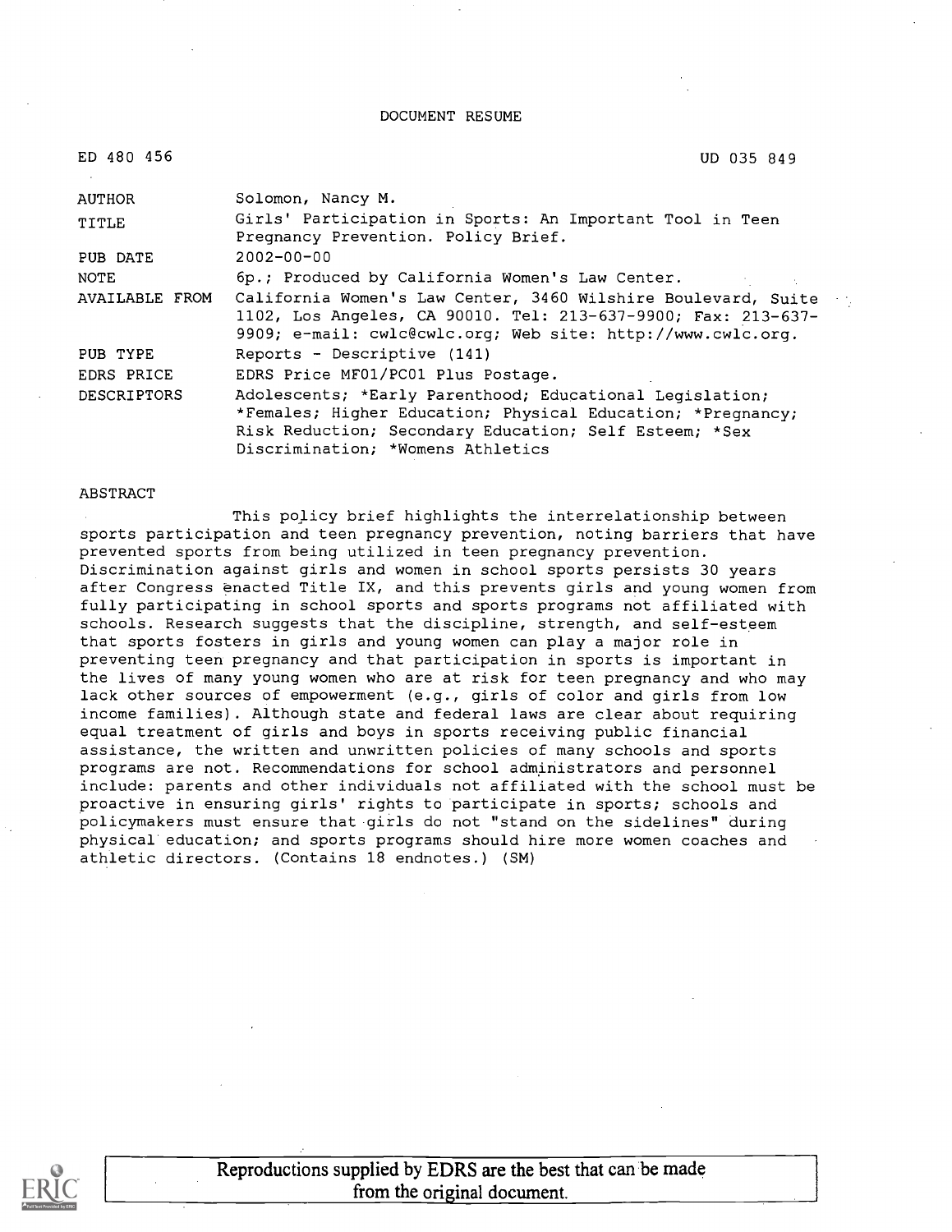ED 480 456

Girls' Participation in Sports: An Important Tool in Teen Pregnancy Prevention Policy Brief

> Nancy Solomon 2002 California Women's Law Center

> > PERMISSION TO REPRODUCE AND<br>DISSEMINATE THIS MATERIAL HAS<br>BEEN GRANTED BY

N. Solomon California Women's Law Cte.

<sup>1</sup> TO THE EDUCATIONAL RESOURCES INFORMATION CENTER (ERIC)

U.S. DEPARTMENT OF EDUCATION<br>Office of Educational Research and improvement Office of Educational Research and Improvement EDUCATIONAL RESOURCES INFORMATION

CENTER (ERIC)<br>
received from the person or organization<br>
originating it.<br>
originating it.

0 Minor changes have been made to improve reproduction quality.

Points of view or opinions stated in this document do not necessarily represent official OERI position or policy.

BEST GUPY AVAILABLE

035849

2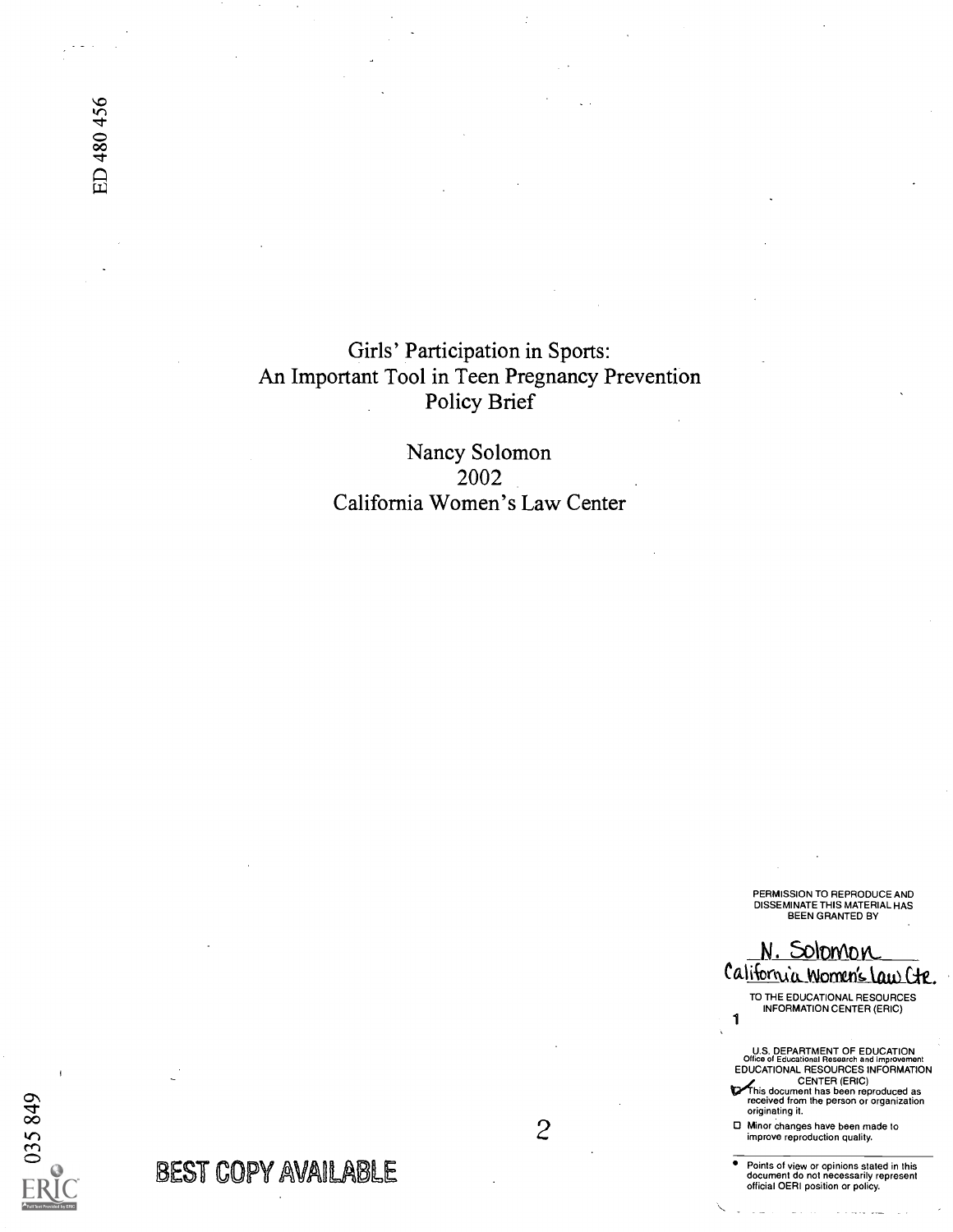

# GIRLS' PARTICIPATION IN SPORTS: AN IMPORTANT TOOL IN TEEN PREGNANCY PREVENTION

#### Introducfion

Sports permeate our American culture.' In business, sports metaphors abound and individuals use sports outings to cultivate business relationships. We spend our leisure time watching and participating in sports, which provide a multitude of health benefits and the opportunity for social interaction. Sports activity at an early age also provides the foundation to succeed later in life, teaching us lessons in teamwork, goal-setting, leadership, and competition. One of the proven benefits of sports activity that has too often been overlooked, however, is the relationship between participation in sports and teen pregnancy prevention. $2^{\circ}$  The California Women's Law Center (CWLC) provides this policy brief to highlight the interrelationship between these two issues and the barriers that have prevented sports from being utilized as an important tool in teen pregnancy prevention.

## Discrimination Against Girls and Women Persists

Thirty years after Congress enacted Title IX in 1972 a federal law prohibiting sex discrimination in educational institutions receiving federal funds – discrimination and stereotypes continue to prevent girls and young women from fully participating in school sports and denies them access to sports programs not affiliated with educational institutions, such as those offered by Parks and Recreation departments and private leagues. Given the Moreover, improved school performance, which relationship between playing sports and pregnancy prevention, discrimination against girls and young women in sports comes at a very high price.

Since its founding in 1989, CWLC has worked to prevent and combat discrimination against girls and women in sports:

<sup>o</sup> On March 17, 1997, CWLC filed a complaint with the United States Department of Education's Office of Civil Rights (OCR) on behalf of girls soccer players whose games were scheduled in the winter quarter, creating an adverse impact on the conditions of participation. Following an OCR finding of discrimination, the four school districts involved submitted a plan to rectify the inequality.

In 1999, CWLC successfully sued the City of Los Angeles, resulting in the City's adoption of the "Raise the Bar" program, which requires gender-equity plans for City Parks and Recreation facilities.

CWLC has and will continue to advocate for the rights of girls and young women to play sports not only because failure to provide equal opportunities to females is against the law, but also because denying girls and young women access to sports denies them an important tool to prevent teen pregnancy.

## Interconnected Benefits of Physical Activity

The discipline, strength, and self-esteem that sports fosters in girls and young women can play a major role in preventing teen pregnancy. Female athletes are more likely to have their first intercourse at a later age, more likely to use contraceptives, have sex less often, and have fewer sexual partners.' Not surprisingly, female athletes are more than half as likely to get pregnant as female non-athletes.<sup>4</sup>

has been linked to a reduced risk of teen<br>pregnancy, also results from athletic pregnancy, also results 'participation.' Female high school athletes tend to have higher grades and standardized test scores and graduate at a significantly higher rate than non-athletes.

Overall, sports are a resource that can build confidence, improve self-esteem and body image, and decrease stress and depression among girls.<sup>6</sup> It is critical for educators, administrators, and lawmakers to understand the interrelationship of sports, decreased teen pregnancy rates, and improved school performance and to utilize these connections. By encouraging female participation in sports, we can initiate a chain of positive outcomes for girls and young women.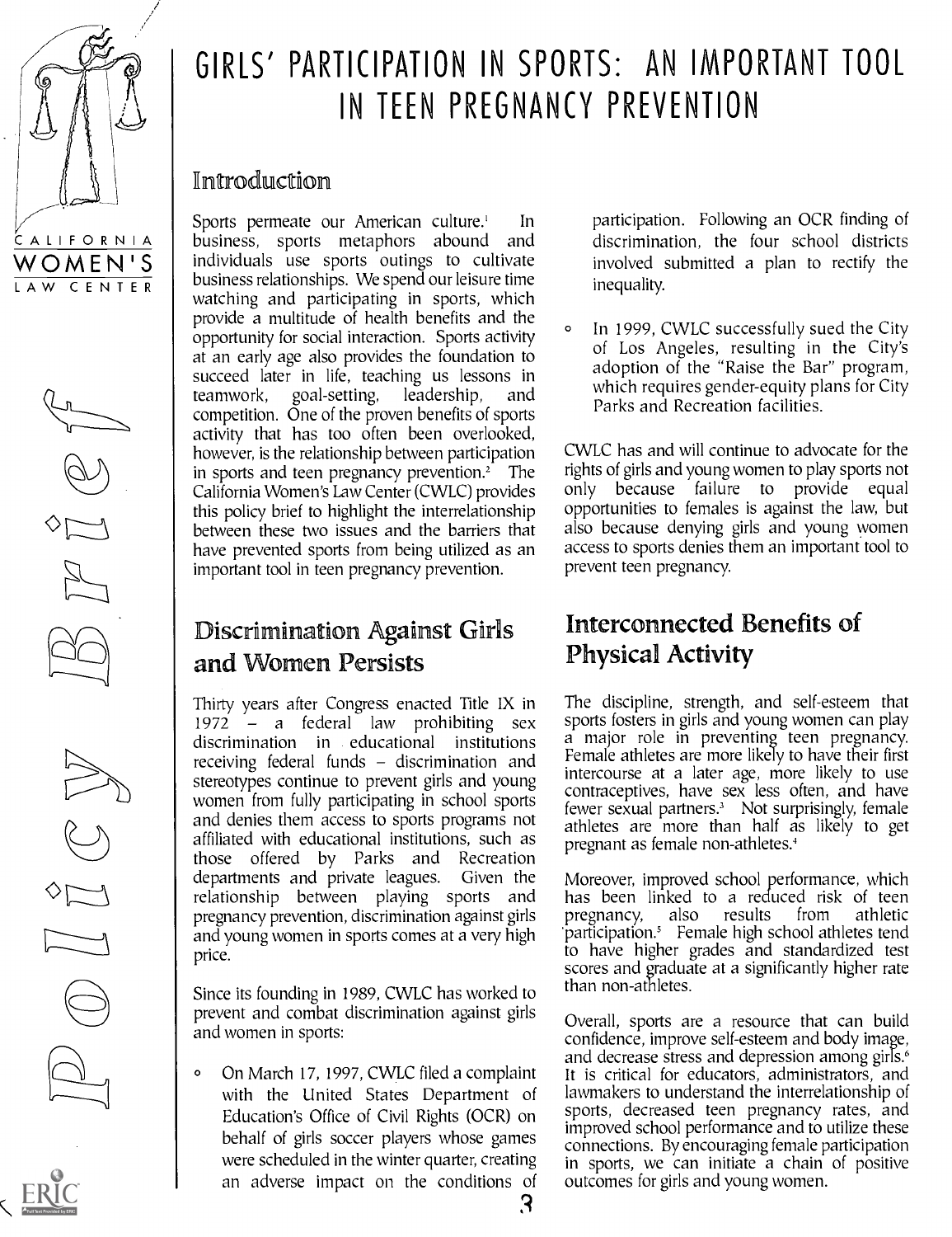stereotypes continue to prevent girls and fully participating in school sports and denies them access not affiliated with educational institutions | participate

Sports are a resource that can build confidence, improve self-esteem and body image, and decrease stress and depression among girls

about improving academic, social, and economic outcomes for preventing teen pregnancy, we must guarantee girls equal access to sports opportunities  $\begin{array}{|c|c|c|}\n\hline\n\text{ }}\text{ } & \text{ }\text{ }\text{ }\text{ }\text{ }\text{ }\text{ } & \text{ }\text{ }\text{ }\text{ }\text{ }\text{ } & \text{ } & \text{ }\text{ }\text{ } & \text{ } & \text{ } & \text{ } \end{array}$ 



## Population of Girls Especially at Risk

**Discrimination and** end other sources of empowerment. For girls of **Discrimination and** color and girls from low-income families, **young women from** from economically disadvantaged families<br>fully participating in may not be able to afford expensive gym to sports programs such that we women may need to supplement their Participation in sports is a needed intervention<br>in the lives of many young women who are at risk for teen pregnancy and who may lack however, significant barriers exist that hinder their participation in sports. For example, girls from economically disadvantaged families<br>may not be able to afford expensive gym<br>memberships or athletic apparel and memberships or athletic apparel equipment, and urban centers may lack public facilities and programs. Also, many girls and families' income by working after school, making it nearly impossible for them to<br>participate in extracurricular and/or participate in extracurricular and/or cultures may espouse gender roles that devalue athletic females.

> Yet, research has shown the importance of sports to girls at risk of becoming pregnant. One study revealed that girls who live in poor neighborhoods are less likely to engage in sex if they are physically active $\sim$  `Another study specifica found that the positive effects of sports on grades were especially pronounced for cur Latinas, the group with the highest rate of teen childbearing in California. $8$  For some,  $\circ$ involvement in sports may prove to be the bar factor that breaks them out of the cycle of poverty, lack of opportunity, and early childbearing.

#### Sex Discrimination and Sports

**If we are serious** | other sports programs, such as those offered **Exercise 3 Females and Second** eradicating discrimination is essential to Both state and federal law offer protection for girls and women against discrimination in education programs that receive public financial assistance. $9$ federal laws make it illegal to discriminate in through Parks and Recreation departments and private leagues. Because participation in sports has been consistently shown to decrease the likelihood of teen pregnancy, reducing teen pregnancy. Generally, the law provides the following protections:

> Title IX of the Education Amendments of 1972 <sub>o</sub> is the federal law ensuring that schools:

- Provide equal opportunities for male and <sup>o</sup> female students to play sports;
- Treat male and female athletes fairly; and <br>• Distribute athletic scholarship money
- Distribute athletic scholarship money of equitably among male and female of among male and female athletes.'

California anti-discrimination laws similarly guarantee women and girls the equal opportunity to participate in sports free from discrimination, whether the programs are offered through a school, a Parks and Recreation program, or a private league."

Although the law is clear about requiring the equal treatment of girls and boys in sports, the written and unwritten policies of many schools and those of other sports programs are not. If we are serious about improving academic, social, and economic outcomes for females and preventing teen pregnancy, we must guarantee girls equal access to sports opportunities.

### Pregnant and Parenting Teens Have the Right to Participate in Sports

In addition to the legal protections against sex discrimination in sports generally, the law specifically protects the rights of pregnant and parenting teens to participate in sports. Under current law, schools must:

- <sup>o</sup> Allow pregnant and parenting teens to participate in physical education classes or sports activities;<sup>12</sup>
- Provide a pregnant teen (or a student recovering from childbirth or a related condition) who cannot accomplish the requirements of the regular physical education curriculum with an alternative curriculum that will accommodate her condition and provide her with a physical education credit;<sup>13</sup> and
- Not require medical certification that the teen is able to continue participation in physical education classes, unless it is required of all students with medical conditions.<sup>14</sup>

The sex discrimination faced by pregnant and parenting teens in sports is particularly unfortunate, as these girls are already at greater risk for school disengagement and dropping out.<sup>15</sup> Moreover, when a school denies pregnant and parenting teens access to sports programs it also denies them:

- An alternative avenue through which to establish their self-worth;
- An identity-building activity removed from the dating scene;
- A bonding experience with other females;
- A source of empowerment; and

4

A means to interact with supportive adult role models.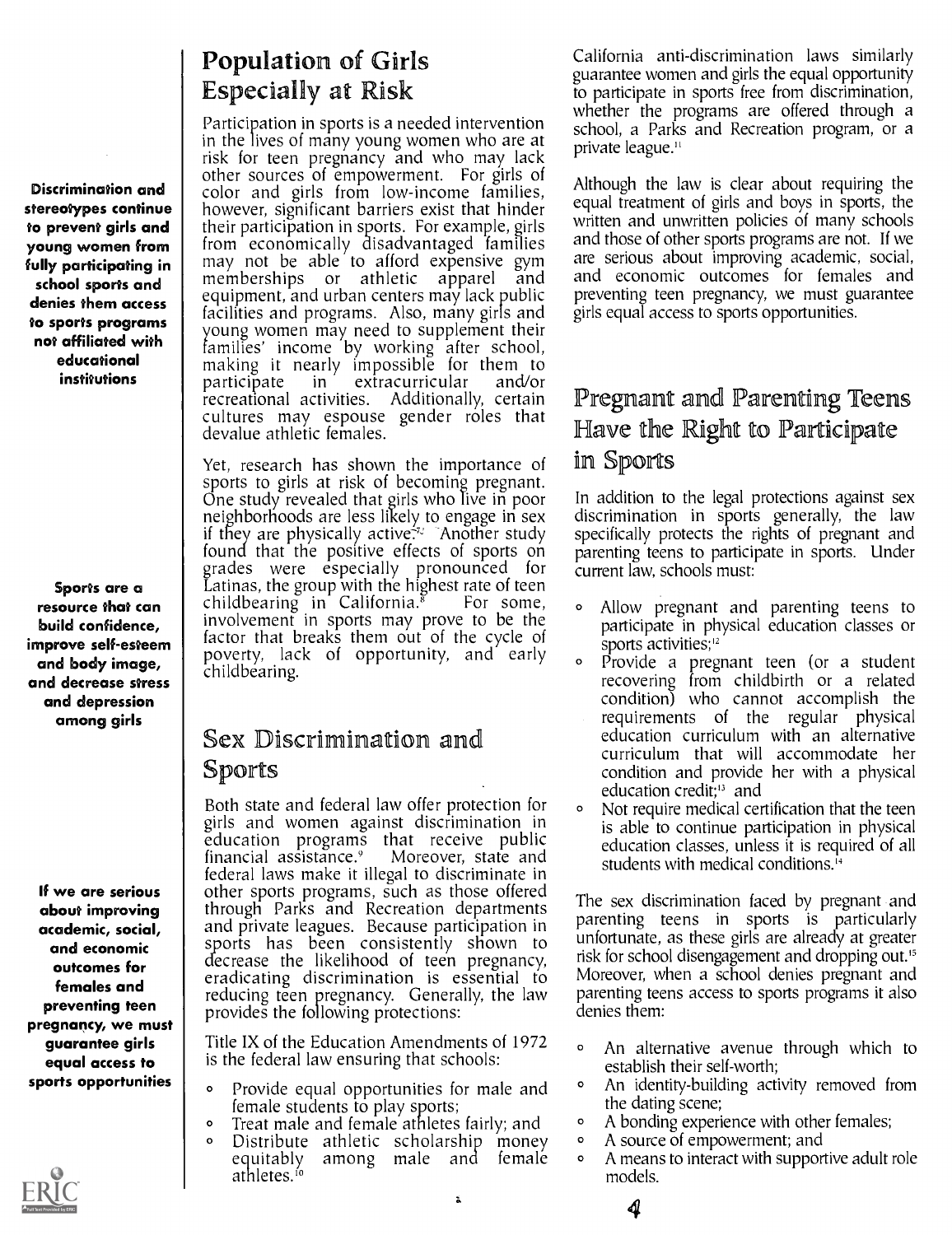It is crucial that opportunities to participate in sports are made available to every student, regardless of the parenting decisions they make.

## Making the Connection

Sports, for their overall benefits and the specific effects they can have on girls' and young women's sexual activity, are an important part of any campaign to address teen pregnancy. Teen pregnancy prevention programs, family planning advocates, champions of girls' sports, and governmental and non-governmental organizations alike must make the connection between girls' participation in sports and lower levels of sexual activity. The law insists that schools and other organizations offering sports to teens open avenues for girls participation in sports. These institutions must stop  $\circ$ discriminatory practices that deny girls and young women access to sports at precisely the age when physical activity can benefit them most.

The sex discrimination faced by pregnant and parenting teens in sports is particularly unfortunate, as these girls are already at greater risk for school disengagement and dropping out

### Recommendations

School administrators and personnel, as well as other concerned individuals, must act to ensure that girls are receiving an equal opportunity to participate in sports and that the interrelationship between sports and delayed childbearing is emphasized as an important tool in pregnancy prevention programs. Specifically:

I. Parents and Other Individuals Not Affiliated with the School Must be Proactive in Ensuring Girls' Rights to Participate in Sports

Unfortunately, schools too frequently discriminate against girls in sports, often by failing to take actions to remedy inequities in the opportunities and resources provided to students. Therefore, the activism of parents and other concerned individuals to remedy discrimination is crucial. Accordingly, individuals should examine the following three areas of inquiry to determine if schools are violating the law:

<sup>o</sup> Are girls being given an equal opportunity to play sports? To demonstrate an equal opportunity, a school must show that: (1) the percentages of male and female athletes are about the same as the percentages of male

and female students at the school or (2) the school has a history and a continuing practice of expanding athletic opportunities for female students or (3) the school is fully meeting female athletes' interests and abilities.'6

- Are female athletes being treated fairly? To determine if girls are being treated fairly, individuals should examine, among other factors: (1) the quality and quantity of equipment and supplies; (2) the scheduling of games and practices at fair times and in the proper season; (3) the financial support provided to male and female teams for travel; (4) the quality of facilities provided to male and female teams; and (5) the salary and quality of coaches hired for male and female teams.'7
- <sup>0</sup> Do female athletes receive a fair share of scholarship money? Although elementary and secondary schools generally do not offer scholarships, schools must provide male and female athletes with similar assistance in securing athletic scholarships for college.<sup>18</sup>

Moreover, individuals should examine the athletic opportunities provided specifically to pregnant and parenting teens. Are their physical education needs being fully accommodated? Are pregnant and parenting teens given opportunities to participate in athletics at the alternative schools they attend, for those teens who choose to attend such schools?

II. Schools and Policymakers Must Ensure that Girls Do Not "Stand on the Sidelines" During Physical Education Classes

Too often, young girls do not participate in physical education classes and simply "stand on the sidelines." Physical education teachers who ignore these young women's lack of participation in athletics are doing them a grave disservice. Girls are often socialized from an early age to avoid athletics because physical activity and competition is seen as masculine. Unfortunately, when this attitude is reinforced by school personnel the consequences for girls can be longterm, as early participation in physical education paves the way for girls' involvement in athletics at the secondary and college level. Accordingly, school officials must be proactive in ensuring girls' participation in physical education courses.



 $5\overline{)}$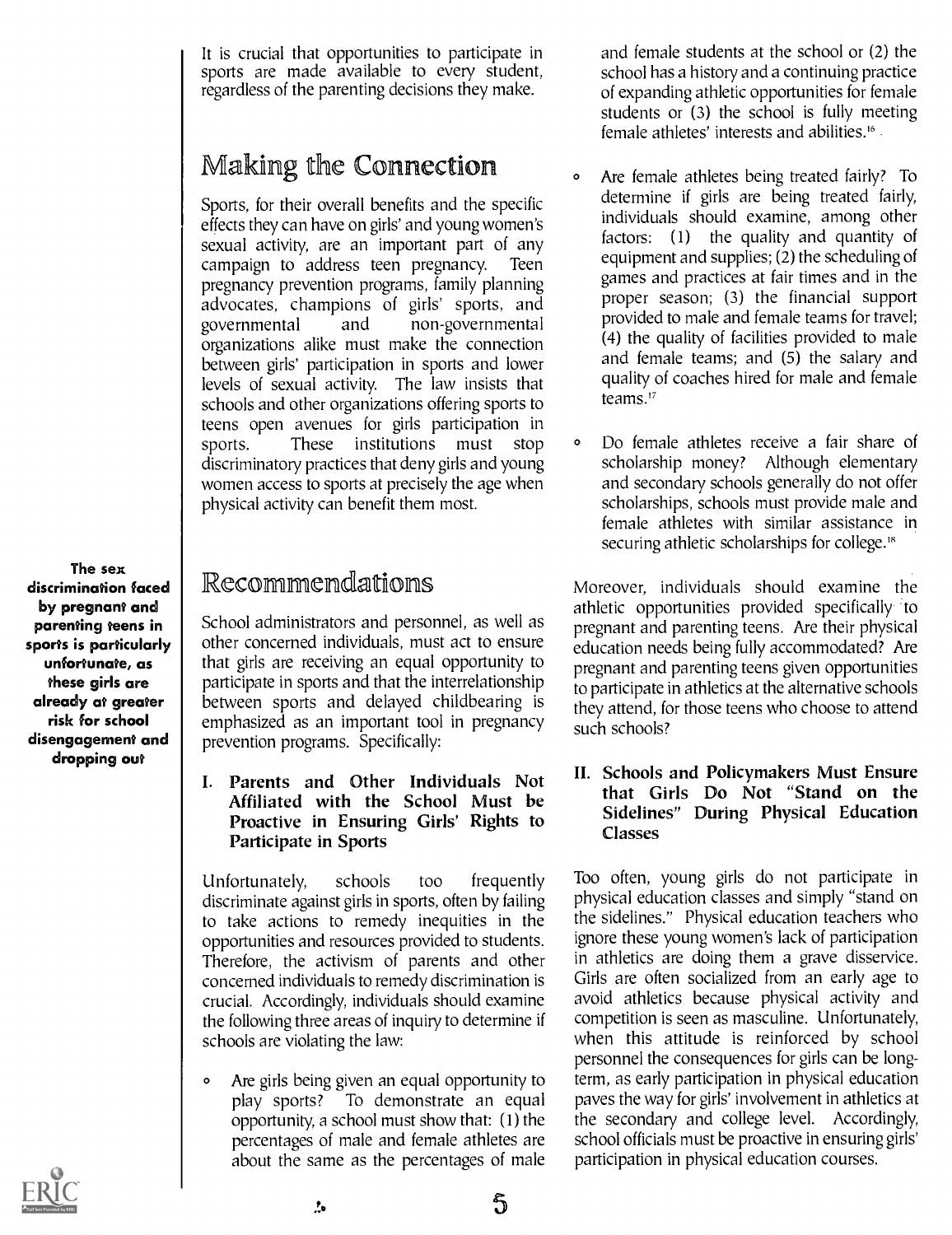#### III. School Districts Should Adopt and Publicize Policies Supporting the Rights of Girls to Participate in Athletic Programs

School Districts should adopt written policies regarding the rights of girls to participate in athletics, including the rights of pregnant and parenting teens to engage in physical education classes. Moreover, such policies must be widely disseminated and included in training programs for all school personnel, particularly those at the front-lines of providing such classes and those who teach in schools for pregnant and parenting teens.

#### IV. Sports Programs Should Hire More Women Coaches and Athletic Directors

Female role models are crucial in encouraging girls' participation in sports. School officials

should be proactive in recruiting female coaches and should ensure that once hired, female coaches are provided with salaries and resources comparable to those provided to their male counterparts.

#### Conclusion

Participating in sports not only provides girls and young women with a multitude of physical and emotional health benefits, but it also serves as an important tool in preventing teen pregnancy. Policy advocates and educators should consider the link between sports and teen pregnancy prevention in drafting and implementing policies and programs for girls and young women.

Teen pregnancy prevention programs, family planning advocates, champions of girls' sports, and governmental and non-governmental organizations alike must make the connection between girls' participation in sports and lower levels of sexual activity

' As used in this policy brief, "sports" refers to a variety of physical activity, including physical education classes, competitive school teams, school-based extracurricular programs, and athletic opportunities offered through Parks and Recreation programs and private sports leagues.

<sup>2</sup> See, e.g., The Women's Sports Foundation Report: Sport and Teen Pregnancy, The Women's Sports Foundation (May 1998): Sumru Ernut & Allison Tracy, Sports as Protective of Girls' High-Risk Sexual Behavior, Wellesley Center for Women (2001).

Id. <sup>1</sup> The Women's Sports Foundation Report: Sport and Teen Pregnancy, The Women's Sports Foundation (May 1998).

' A recent study in the Iournal of Research on Adolescence found that for all racial and cthnic groups, being actively engaged in school is strongly linked to the prevention of teen pregnancy. lennifer Manlove, The Influence of High School Dropout and School Disengagement on the Risk of School-age Pregnancy. fournal of Research on Adolescence, 8 (2), 187-220; John Holloway, Extracurricular Activities: The Path to Academic Success?, Education Leadership, Vol. 57, No. 4 (1999/2000) (citing Ralph McNeal. Extracurricular Activities and High School Dropouts, Sociology of Education (1995)). <sup>6</sup> Why Sports Participation for Girls and Women?, Women's Sports

Foundation (2001).

Sports as Protective of Girls' High-Risk Sexual Behavior, Wellesley Center for Women (2001).

<sup>8</sup> See Empowering Women in Sports: Athletics in the Lives of Women and Girls, The Empowering Women Series, No. 4 (A publication of the Feminist Majority Foundation) (1995); Fact Sheet: Teen Pregnancy and Childbearing in California, The National Campaign to Prevent Teen Pregnancy (August 2000). <sup>\*</sup> Title IX of the Educational Amendments of 1972 (20 U.S.C. § 1681); Cal. Educ. Code § 200 et seq. <sup>10</sup> 20 U.S.C. §§ 1681 et seq. " Cal. Educ. Code § 200 et seq.; 5 CCR § 4922(a). See also The California Constitution and the Unruh Civil Rights Act (Cal. Civ. Code § 51). <sup>12</sup> 34 C.F.R. § 106.40. " Cal. Educ. Codc § 48205 (a) & (b). " 34 C.F.R. § 106.40.

<sup>15</sup> Teen Pregnancy in California: Facts at a Glance, Get Real About Teen Pregnancy! (citing statistics from the California Department of Health Services (1998)). 34 C.F.R. § 106.41.

- $17$  Id.
- 34 C.F.R. § 106.37.

#### California Women's Law Center

3460 Wilshire Blvd., Suite 1102 0 Los Angeles, CA 90010

Tel: 213.637.9900 • Fax: 213.637.9909 • E-mail: cwlc@cwlc.org

Website: www.cwlc.org

The CWLC works to secure justice for women and girls by ensuring that life opportunities for women and girls are free from unjust social, economic and political constraints.

This policy brief is intended to provide background information on California and federal law. Receiving and/or reading this policy brief does not make you a client of the California Women's Law Center. It is not intended to be, nor should it be relied upon, as legal advice.

This policy brief is funded by a grant from The California Wellness Foundation (TCWF). Created in 1992 as an independent, private foundation, TCWF's mission is to improve the health of the people of California by making grants for health promotion, wellness education and disease prevention programs.

For additional inquiries regarding this policy brief, please contact the author, Nancy M. Solomon, Senior Staff Attorney. CWLC thanks Avital Rosenberg and Windy Watson for their invaluable research assistance and comments in writing this policy brief.

0 Copyright 2002 California Women's Law Center. All rights reserved. These materials cannot be used or reproduced in whole or in part for any purpose whatsoever without the express permission of the California Women's Law Center.

b

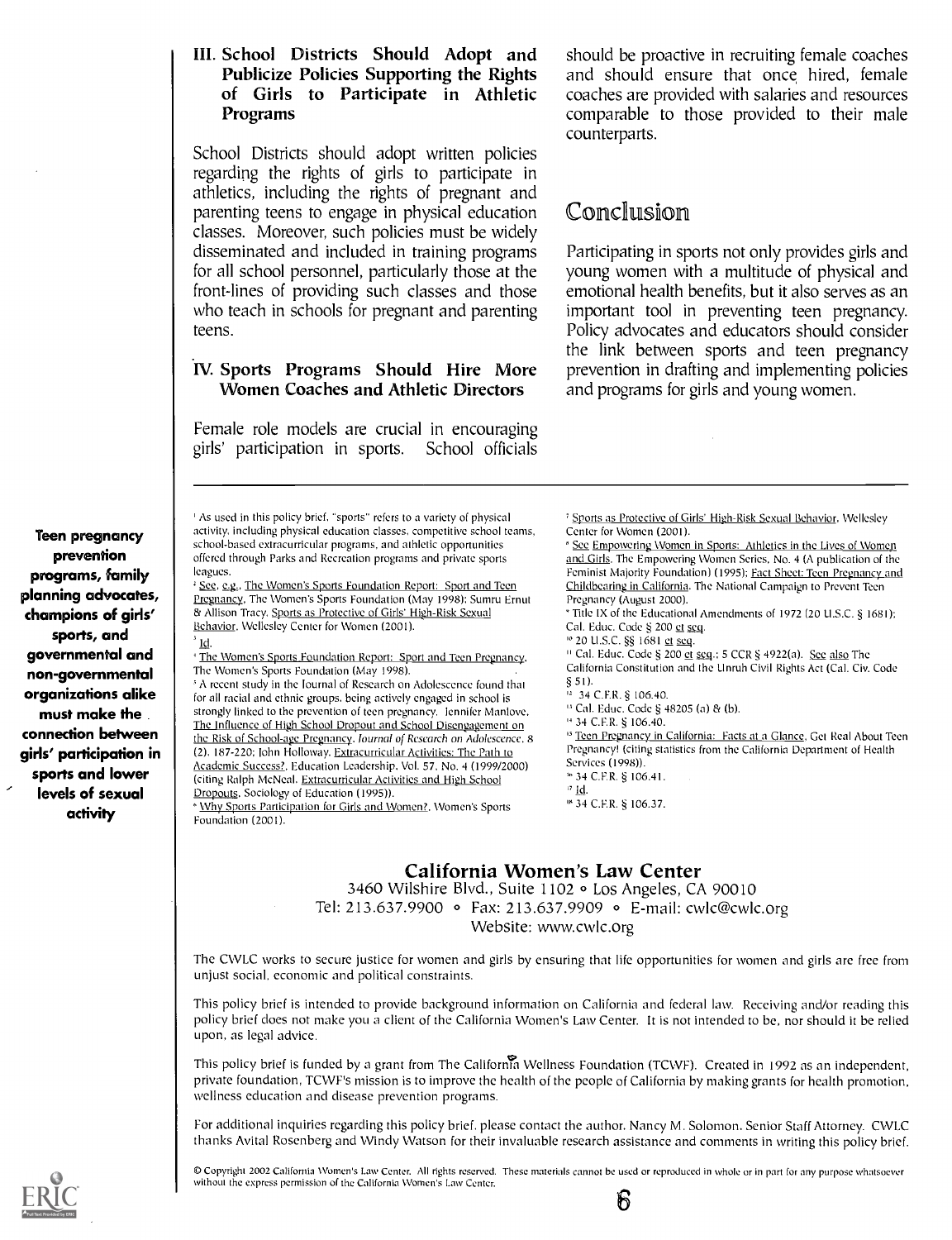

#### U.S. Department of Education

Office of Educational Research and Improvement (OERI) National Library of Education (NLE) Educational Resources Information Center (ERIC)



Ub 036341

## REPRODUCTION RELEASE

(Specific Document)

| I. DOCUMENT IDENTIFICATION:                           |                                  |
|-------------------------------------------------------|----------------------------------|
| Title: Policy Brief - Givls' Participation in Sports: |                                  |
| Ar Important Tool in Teen Pregnancy Prevention        |                                  |
| Author(s): Nancy Solomon, Senior Staff Attorney       |                                  |
| Corporate Source:<br>California Women's Law Center    | <b>Publication Date:</b><br>2002 |

#### II. REPRODUCTION RELEASE:

In order to disseminate as widely as possible timely and significant materials of interest to the educational community, documents announced in the monthly abstract journal of the ERIC system, Resources in Education (RIE), are usually made available to users in microfiche, reproduced paper copy, and electronic media, and sold through the ERIC Document Reproduction Service (EDRS). Credit is given to the source of each document, and, if reproduction release is granted, one of the following notices is affixed to the document.

If permission is granted to reproduce and disseminate the identified document, please CHECK ONE of the following three options and sign at the bottom of the page.

|                                    | The sample sticker shown below will be<br>affixed to all Level 1 documents                                                                                       | The sample sticker shown below will be<br>affixed to all Level 2A documents                                                                                                                                                                                                                                                                                           | The sample sticker shown below will be<br>affixed to all Level 2B documents                                                              |
|------------------------------------|------------------------------------------------------------------------------------------------------------------------------------------------------------------|-----------------------------------------------------------------------------------------------------------------------------------------------------------------------------------------------------------------------------------------------------------------------------------------------------------------------------------------------------------------------|------------------------------------------------------------------------------------------------------------------------------------------|
|                                    | PERMISSION TO REPRODUCE AND<br>DISSEMINATE THIS MATERIAL HAS<br><b>BEEN GRANTED BY</b>                                                                           | PERMISSION TO REPRODUCE AND<br>DISSEMINATE THIS MATERIAL IN<br>MICROFICHE, AND IN ELECTRONIC MEDIA<br>FOR ERIC COLLECTION SUBSCRIBERS ONLY,<br>HAS BEEN GRANTED BY                                                                                                                                                                                                    | PERMISSION TO REPRODUCE AND<br>DISSEMINATE THIS MATERIAL IN<br>MICROFICHE ONLY HAS BEEN GRANTED BY                                       |
|                                    | TO THE EDUCATIONAL RESOURCES                                                                                                                                     | TO THE EDUCATIONAL RESOURCES                                                                                                                                                                                                                                                                                                                                          | TO THE EDUCATIONAL RESOURCES                                                                                                             |
|                                    | <b>INFORMATION CENTER (ERIC)</b>                                                                                                                                 | <b>INFORMATION CENTER (ERIC)</b>                                                                                                                                                                                                                                                                                                                                      | <b>INFORMATION CENTER (ERIC)</b>                                                                                                         |
|                                    |                                                                                                                                                                  | 2A                                                                                                                                                                                                                                                                                                                                                                    | 2B                                                                                                                                       |
|                                    | Level 1                                                                                                                                                          | Level 2A                                                                                                                                                                                                                                                                                                                                                              | Level 2B                                                                                                                                 |
|                                    |                                                                                                                                                                  |                                                                                                                                                                                                                                                                                                                                                                       |                                                                                                                                          |
|                                    | Check here for Level 1 release, permitting<br>reproduction and dissemination in microfiche or other<br>ERIC archival media (e.g., electronic) and paper<br>copy. | Check here for Level 2A release, permitting<br>reproduction and dissemination in microfiche and in<br>electronic media for ERIC archival collection<br>subscribers only                                                                                                                                                                                               | Check here for Level 2B release, permitting<br>reproduction and dissemination in microfiche only                                         |
|                                    |                                                                                                                                                                  | Documents will be processed as indicated provided reproduction quality permits.<br>If permission to reproduce is granted, but no box is checked, documents will be processed at Level 1.                                                                                                                                                                              |                                                                                                                                          |
|                                    |                                                                                                                                                                  | as indicated above. Reproduction from the ERIC microfiche or electronic media by persons other than ERIC employees and its system<br>contractors requires permission from the copyright holder. Exception is made for non-profit reproduction by libraries and other service agencies<br>to satisfy information needs of educators in response to discrete inquiries. | I hereby grant to the Educational Resources Information Center (ERIC) nonexclusive permission to reproduce and disseminate this document |
| <b>Sign</b><br>here, $\rightarrow$ | Signature:<br>Organization/Address                                                                                                                               | mens Law Center                                                                                                                                                                                                                                                                                                                                                       | Printed Name/Position/Title:<br>olonon, Serios Statif Attorney                                                                           |
| please                             |                                                                                                                                                                  | $Srite$ $1162$<br>Blud,<br>E-Mail Address:<br>שונטוש                                                                                                                                                                                                                                                                                                                  | 960<br>Date:<br>O 3                                                                                                                      |
|                                    |                                                                                                                                                                  |                                                                                                                                                                                                                                                                                                                                                                       | (over)                                                                                                                                   |
|                                    |                                                                                                                                                                  |                                                                                                                                                                                                                                                                                                                                                                       |                                                                                                                                          |